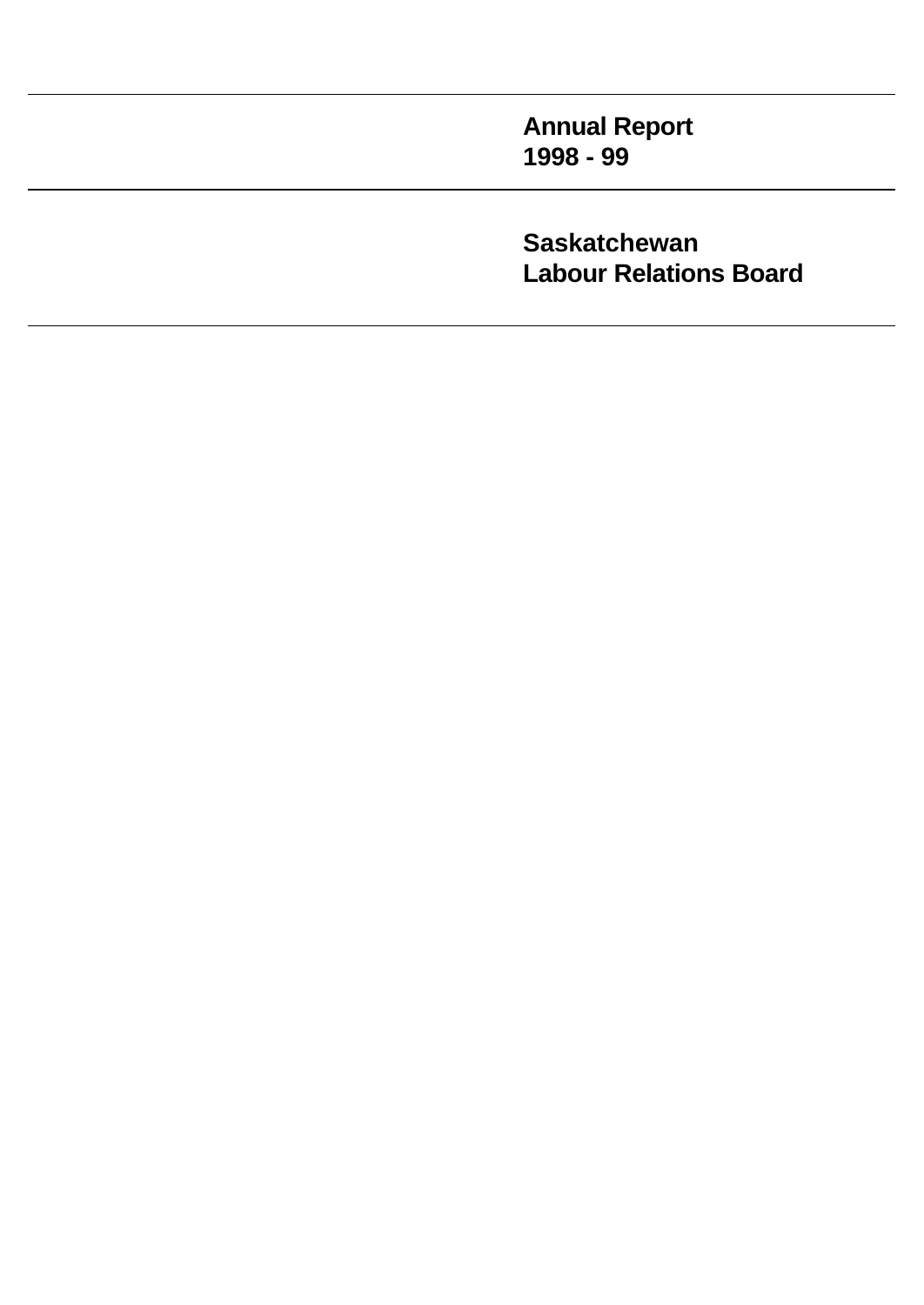**Annual Report 1998 - 99**

**Saskatchewan Labour Relations Board**

**for the fiscal year ending March 31, 1999**

Published by Authority of **The Honourable Joanne Crofford** Minister of Labour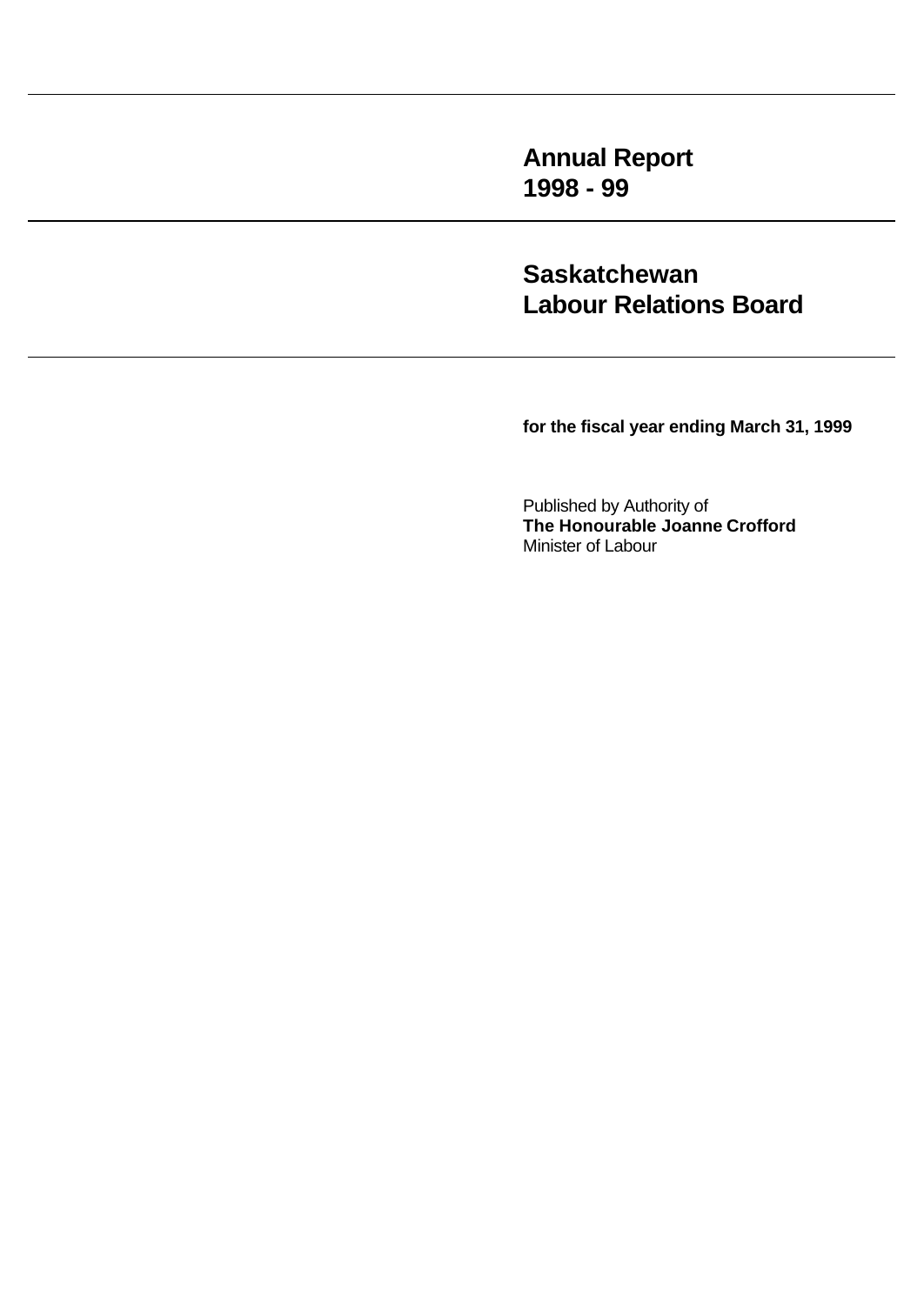# **Letters of Transmittal**

The Honourable John Wiebe Lieutenant Governor Province of Saskatchewan

May it Please Your Honour:

I respectfully submit the Annual Report of the Saskatchewan Labour Relations Board for the fiscal year ending March 31, 1999.

Hon. Joanne Crofford Minister of Labour

Hon. Joanne Crofford Minister of Labour Province of Saskatchewan

Dear Madam:

It is my pleasure to provide you with the Annual Report of the Saskatchewan Labour Relations Board. It covers the period commencing April 1, 1998 and ending March 31, 1999.

Gwen Gray **Chairperson** Labour Relations Board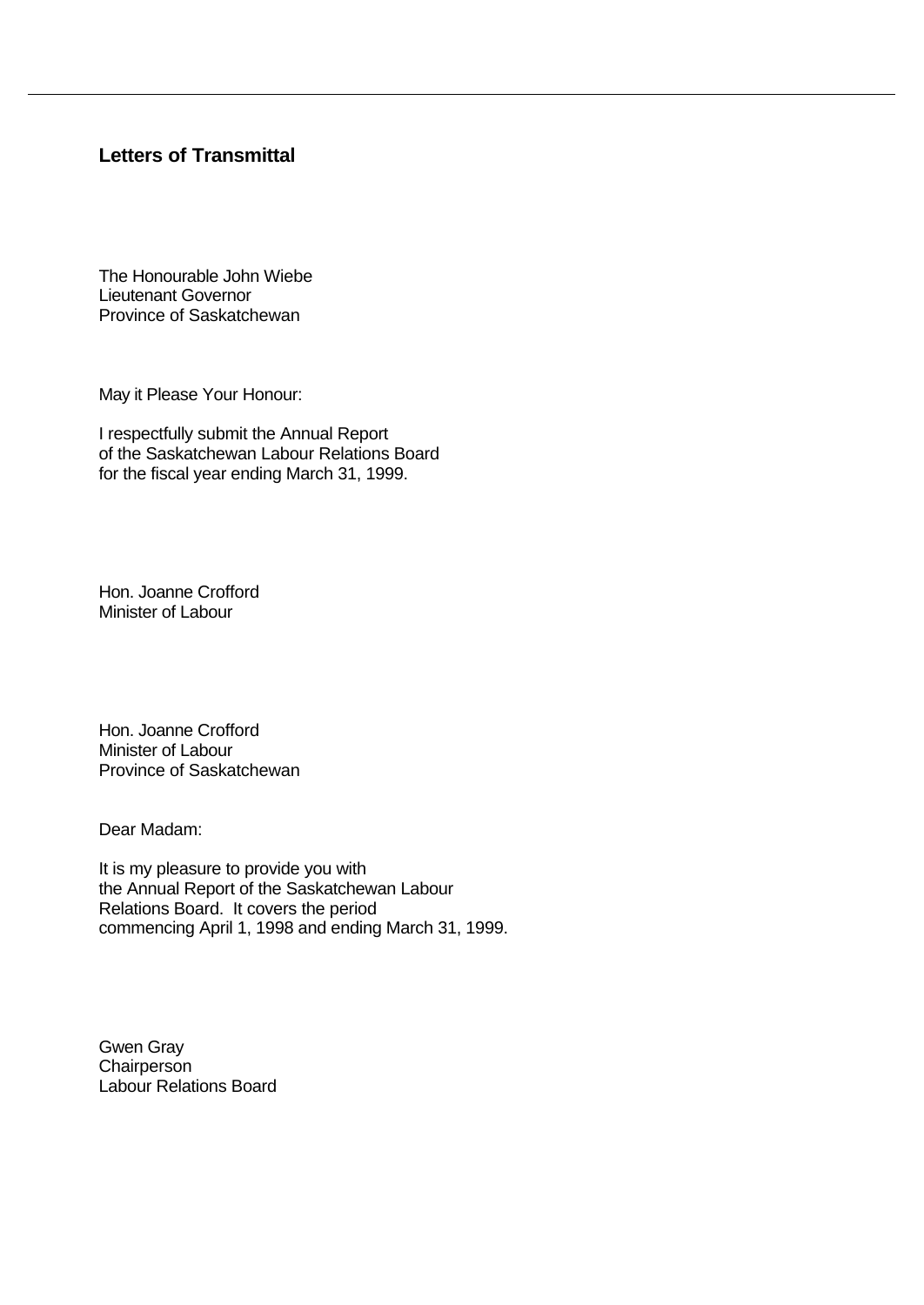# **Table of Contents**

| I.  |         |                                                                                                                                 |  |  |  |  |  |  |  |
|-----|---------|---------------------------------------------------------------------------------------------------------------------------------|--|--|--|--|--|--|--|
| 11. |         |                                                                                                                                 |  |  |  |  |  |  |  |
| Ш.  |         |                                                                                                                                 |  |  |  |  |  |  |  |
| IV. |         |                                                                                                                                 |  |  |  |  |  |  |  |
| V.  |         |                                                                                                                                 |  |  |  |  |  |  |  |
| VI. |         |                                                                                                                                 |  |  |  |  |  |  |  |
|     | Table 1 | Labour Relations Board Organizational Chart                                                                                     |  |  |  |  |  |  |  |
|     | Table 2 | Applications under The Trade Union Act by Type of Application and                                                               |  |  |  |  |  |  |  |
|     | Table 3 | Applications under The Construction Industry Labour Relations<br>Act, 1992, by Type of Application and Disposition, 1998-99 12  |  |  |  |  |  |  |  |
|     | Table 4 | Applications to the Labour Relations Board under The Trade Union                                                                |  |  |  |  |  |  |  |
|     | Table 5 | Applications to the Labour Relations Board under The Construction<br>Industry Labour Relations Act, 1992, by Disposition, 1993- |  |  |  |  |  |  |  |
|     | Table 6 | Applications under The Trade Union Act by Type of Application,                                                                  |  |  |  |  |  |  |  |
|     | Table 7 | Applications under The Construction Industry Labour Relations<br>Act, 1992 by Type of Application, 1993-94 to 1998-99  17       |  |  |  |  |  |  |  |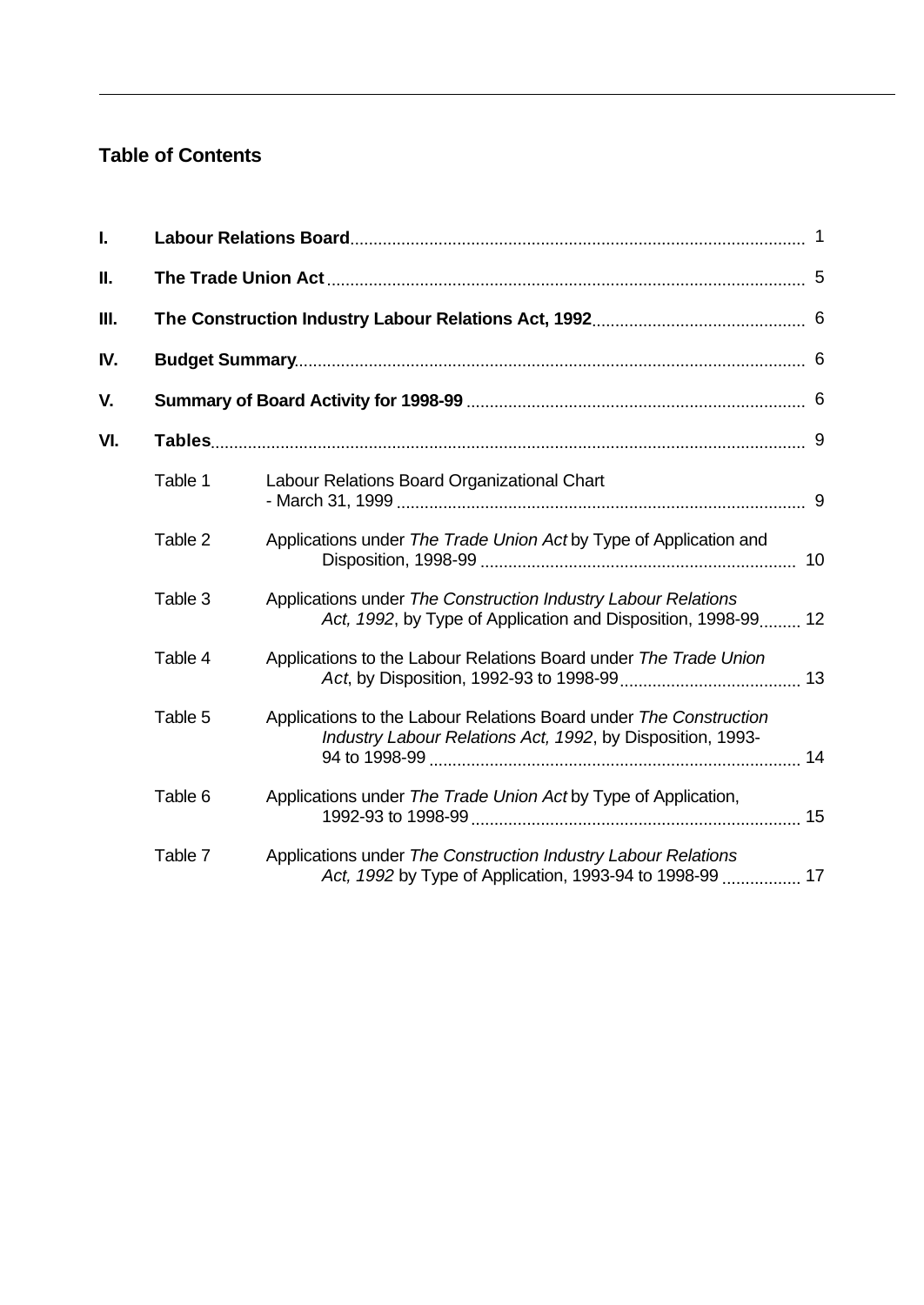# **I. Labour Relations Board**

The Labour Relations Board came into existence in 1944 with passage of *The Trade Union Act*, S.S. 1944 (2nd Sess.) c. 69. Although the Act was amended in subsequent years, most recently in 1994, the basic concept of the Board has not changed. The Board is an independent, quasi-judicial tribunal charged with the responsibility of adjudicating disputes that arise under *The Trade Union Act*. It does this principally through public hearings and written decisions. The Board's decisions are final and binding upon the parties. There is no appeal, and review by the courts is strictly limited.

The Act presently provides for a board composed of a chairperson and vicechairperson and an unspecified number of members. All members of the Board, including the chairperson and vicechairperson, are appointed by the Lieutenant Governor in Council. The chairperson and vice-chairperson are full-time members of the Board. The remaining members are appointed and paid on a per diem basis when their services are required. The Board is a representational Board. This means that all members of the Board, with the exception of the chairperson and vicechairperson, are representatives of employees or employers. The chairperson and vice-chairperson are neutral and are lawyers.

The Board reports to the Minister of Labour for the Province of Saskatchewan. The Minister is obligated by *The Trade Union Act* to provide the Board with the requisite staff and facilities. The Board operates independently from the government, its departments and agencies.

The Board's offices and staff are located at

1600 - 1920 Broad Street, Regina. The Board also maintains a hearing room in Saskatoon. The staff of the Board is composed of the Board Registrar/Legal Counsel, Secretary to the Chairperson and two clerical positions. An Organizational Chart of the Labour Relations Board is contained in Table 1.

The composition of the Board for 1998-99 is:

## **Gwen Gray - Chairperson**

Gwen Gray was appointed Vice-Chairperson of the Board in August of 1995, and was appointed Chairperson in July, 1997. Ms. Gray obtained her undergraduate degrees in sociology and law from the University of Saskatchewan and her graduate degree in law from Cornell University, Ithaca, New York. Ms. Gray practised labour law in Regina from 1978 to 1988 and in Edmonton from 1992 to 1994. She returned to Regina in 1994 to work as Legal Analyst in the Department of Labour.

# **James Seibel - Vice-Chairperson**

James Seibel was appointed Vice-Chairperson and Executive Officer of the Board in November, 1997. Mr. Seibel obtained his Bachelor of Science from the University of Regina and his law degree from the University of Saskatchewan. He was in the private practice of law in Saskatoon from 1981 to 1997, with an emphasis on labour law. Mr. Seibel resides in Saskatoon.

#### **Bruce McDonald**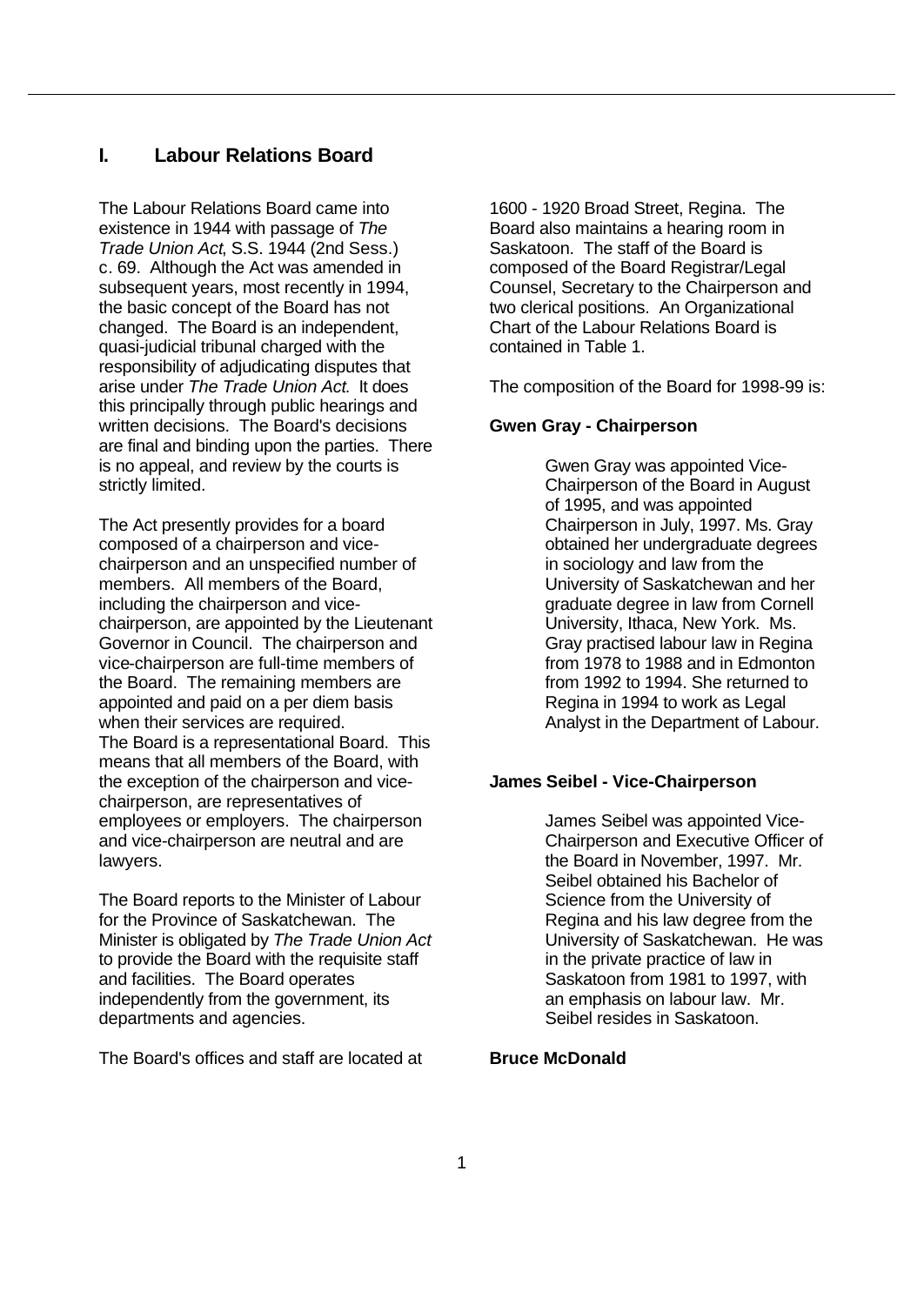Bruce McDonald was appointed to the Board in 1974 as a member representing employees. Mr. McDonald is a retired business agent for the International Brotherhood of Painters and Allied Trades, Local Union 1996. He is a past president of the Canadian Federation of Labour. Mr. McDonald resides in Saskatoon.

#### **Carolyn Jones**

Carolyn Jones was appointed to the Board in March of 1992 as a member representing employees. Ms. Jones was a staff representative with United Food and Commercial Workers, Local 1400 for several years. She served for four years as vice-president of the Saskatchewan Federation of Labour and has been active on several of its committees and in the labour movement generally. Ms. Jones resides in Saskatoon.

## **Ken Hutchinson**

Ken Hutchinson was appointed to the Board in March of 1992 as a member representing employers. He previously served on the Board from 1977 to 1986 in the same capacity. Mr. Hutchinson is selfemployed as a labour management consultant. Mr. Hutchinson was formerly the administrator of personnel services at the Regina General Hospital and the director of industrial relations for the Saskatchewan Hospital Association. Mr. Hutchinson resides in Fort Qu'Appelle.

#### **Gloria Cymbalisty**

Gloria Cymbalisty was appointed to the Board in March of 1992 as a member representing employees. She is self-employed as an industrial relations consultant. She was formerly a representative for the Saskatchewan Joint Board, Retail, Wholesale and Department Store Union. Ms. Cymbalisty resides in Regina.

## **Tom Davies**

Tom Davies was appointed to the Board in March of 1994 as a member representing employers. Mr. Davies was formerly the Human Resources Manager for IMC Kalium - Esterhazy and is active with the Saskatchewan Chamber of Commerce. Mr. Davies is retired and resides in Esterhazy.

## **Terry Verbeke**

Terry Verbeke was appointed to the Board in July of 1995 as a member representing employers. Mr. Verbeke is Manager of the Park Town Hotel. Mr. Verbeke resides in Saskatoon.

#### **Gerry Caudle**

Gerry Caudle was appointed to the Board in March of 1994 as a member representing employees. Mr. Caudle had previously served in the same capacity during the 1980s. He is a retired representative with the Canadian Union of Public Employees. Mr. Caudle resides in Saskatoon.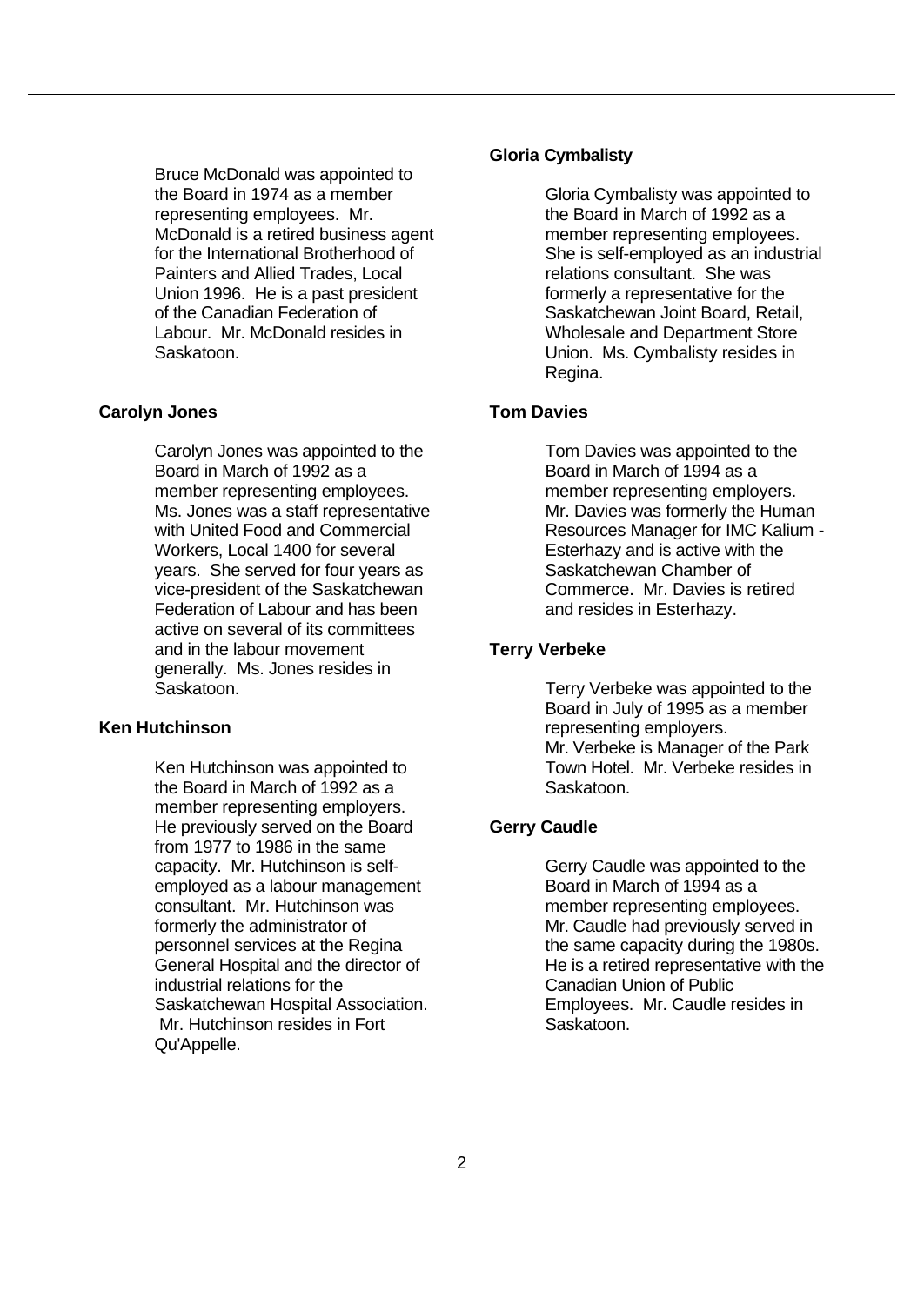#### **Donald Bell**

Don Bell was appointed to the Board in July of 1995 as a member representing employers. Mr. Bell is President of Insulation Applicators Ltd. Mr. Bell resides in Regina.

#### **Brenda Cuthbert**

Brenda Cuthbert was appointed to the Board in July of 1995 as a member representing employers. Ms. Cuthbert is the Director of Human Resources for Kindersley Transport Ltd. Ms. Cuthbert resides in Saskatoon.

#### **Gordon Hamilton**

Gordon Hamilton was appointed to the Board in July of 1995 as a member representing employers. Mr. Hamilton is the Director, Employee Relations Department for Saskatchewan Wheat Pool. Mr. Hamilton resides in Warman.

## **Kathie Jeffrey**

Kathie Jeffrey was appointed to the Board in July of 1995 as a member representing employers. Ms. Jeffrey is employed with the Prince Albert District Health Board. Ms. Jeffrey resides in Prince Albert.

# **Donna Ottenson**

Donna Ottenson was appointed to the Board in July of 1995 as a member representing employees. Ms. Ottenson is a Registered Nurse in long-term care in Regina and an

active member of the Saskatchewan Union of Nurses. Ms. Ottenson resides in Regina.

## **Bob Todd**

Bob Todd was appointed to the Board in July of 1995 as a member representing employees. Mr. Todd is Business Agent for the United Brotherhood of Carpenters & Joiners. Mr. Todd resides in Saskatoon.

## **Hugh Wagner**

Hugh Wagner was appointed to the Board in July of 1995 as a member representing employees. Mr. Wagner is the General Secretary for the Grain Services Union. Mr. Wagner resides in Regina.

#### **George Wall**

George Wall was appointed to the Board in July of 1995 as a member representing employees. He is retired from his position as an International Representative for the Service Employees International Union. Mr. Wall resides in Saskatoon.

#### **Judy Bell**

Judy Bell was appointed to the Board in July of 1996 as a member representing employers. Ms. Bell was formerly the Director of Labour Relations for the Regina District Health Board and is presently a labour relations consultant. Ms. Bell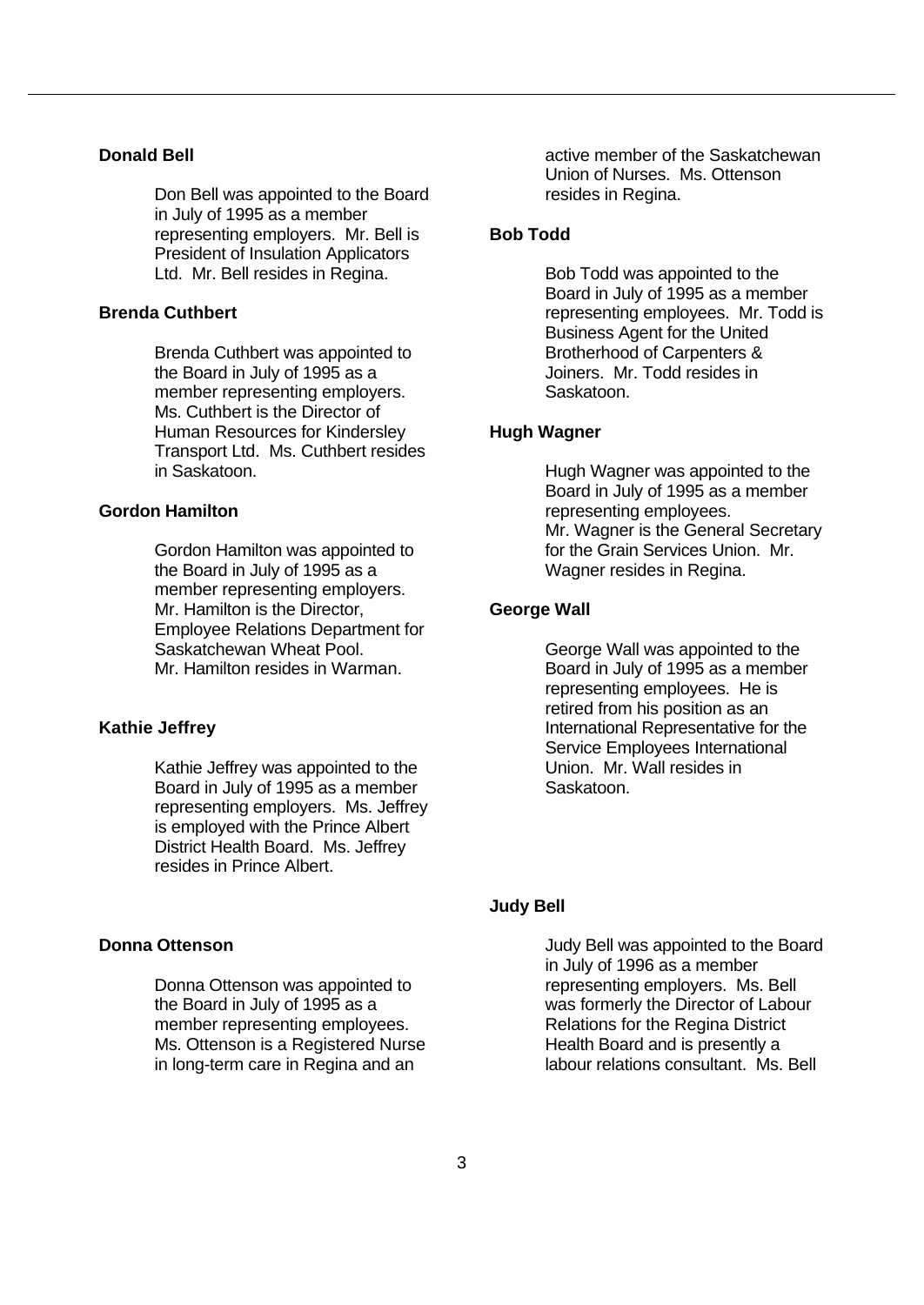resides in Regina.

**Ron Asher**

**Mike Carr**

**Michael Geravelis**

**Leo Lancaster**

**Marianne Hodgson**

## **II. The Trade Union Act**

In Canada, legislative jurisdiction over

industrial relations has, since a ruling of the Supreme Court of Canada in 1925, fallen largely under provincial jurisdiction.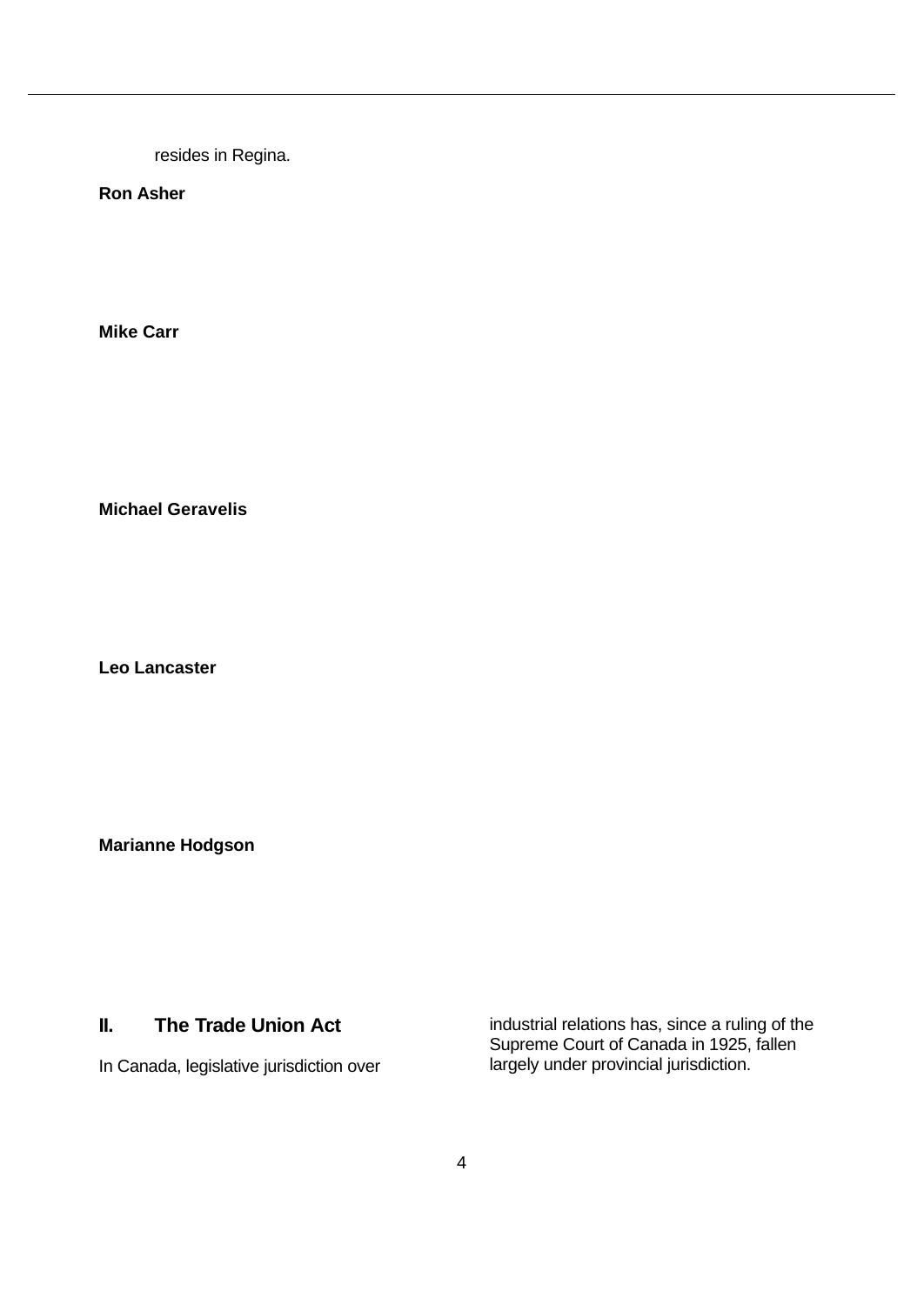Fortunately the potential this presented for legal fragmentation was offset by varying combinations of interprovincial management and union structures, common history and common day-to-day economic and political conditions. The result is a remarkable commonality of core principles and procedures in all 11 Canadian jurisdictions.

The main features of Saskatchewan's *Trade Union Act*, like its counterparts in all other Canadian jurisdictions, may be summarized as follows:

- traditional courts are replaced by a specialized, quasi-judicial tribunal with exclusive and binding jurisdiction over the matters assigned to it by *The Trade Union Act*;
- common law of conspiracy and restraint of trade is abolished insofar as it applies to employees who bargain collectively;
- the majority of employees determine for all employees in a group whether they will bargain collectively and, if so, through which union;
- an employer is required to recognize the union chosen by the majority of its employees as their exclusive representative for the purpose of bargaining collectively;
- the employer and the union are required to bargain in good faith with a view to concluding a collective bargaining agreement;
- a number of unfair labour practices are created to protect employees and unions from any attempt by the employer to interfere with their rights;
- strike and lock-out activity is regulated, but not prohibited;
- specific issues, such as union security, technological change, conciliation, voting procedures and religious exclusions are addressed; and
- remedial and enforcement procedures are included in the statute.

In short, the Act provides the legal framework for collective bargaining, along with a procedure for adjudicating disputes and enforcing rights and obligations. *The Trade Union Act*, like its counterparts in all other Canadian jurisdictions, does not attempt to prohibit economic conflict between employees and employers, but only to control it. It does not attempt to regulate the outcome of collective bargaining, but merely the process to be followed. The function of the Labour Relations Board within this statutory framework is to identify the parties which will participate in collective bargaining, and to monitor the procedural aspects of the bargaining process.

Under *The Trade Union Act* the Board is not required to follow all of the formal rules of procedure which have been developed in courts of law. The Board attempts to conduct its hearings in a way which will make them accessible to representatives of the parties who have no legal training, and which will allow the Board to identify the issues which are genuinely in dispute.

# **III. The Construction Industry Labour Relations Act, 1992**

Passed in 1992, *The Construction Industry Labour Relations Act 1992*, S.S. 1992, c. C-29.11, provides for a system of collective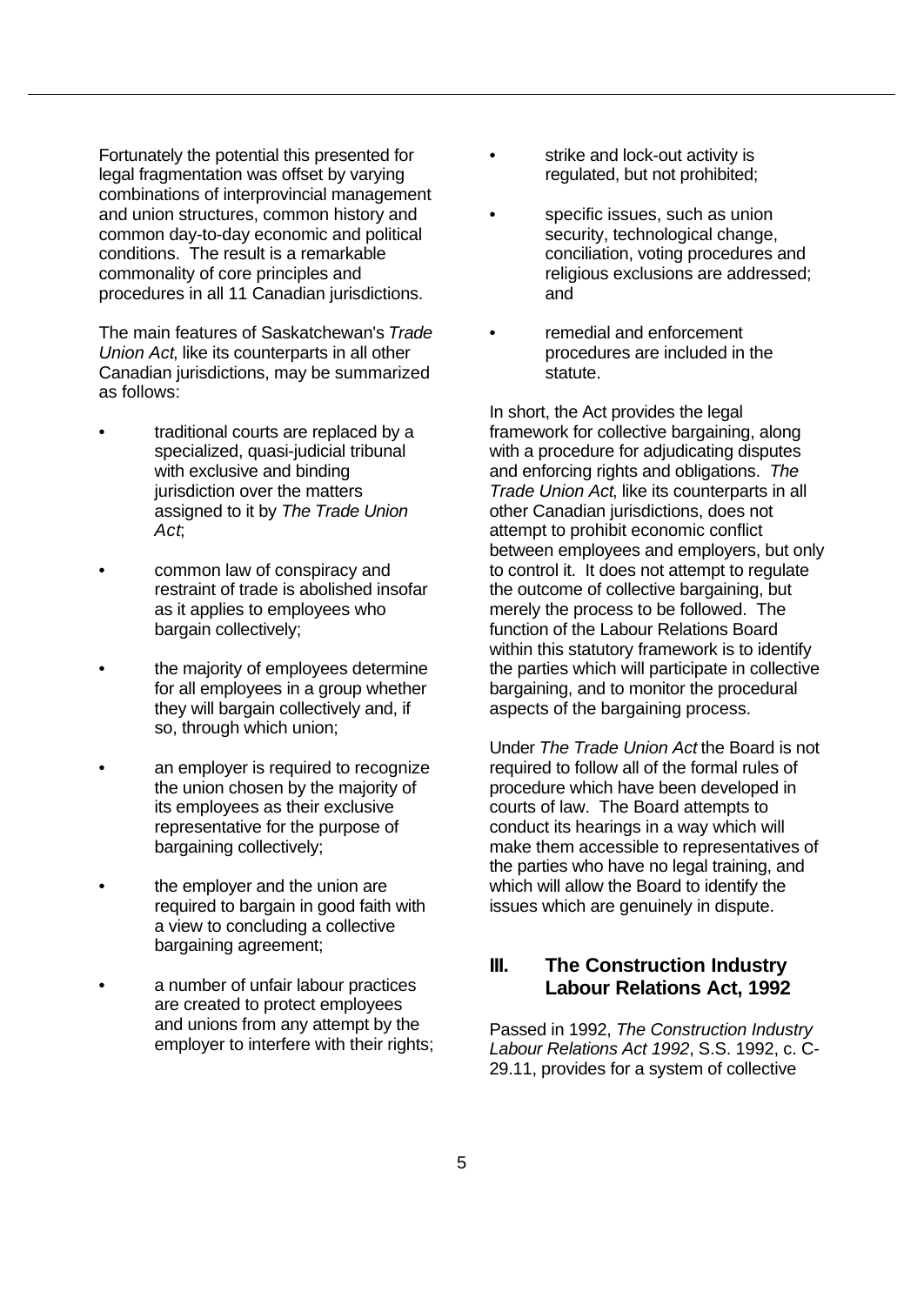bargaining in the building trades between organizations representing groups of contractors and the construction unions. The supervision of this statutory system is conferred on the Board under the *Act*. During this reporting period, the Board received one application under the Act.

# **IV. The Health Labour Relations Reorganization Act**

Passed in 1996, *The Health Labour Relations Reorganization Act*, S.S. 1996, c. H-0.03, appointed a commissioner to examine the organization of labour relations between health sector employers and employees in the Province. The Dorsey Commission report was submitted, and *The Health Labour Relations Reorganization (Commissioner) Regulations,* R.R.S., c. H-0.03, Reg. 1 came into force, in January, 1997. The legislation confers upon the Board the power to make orders for the purpose of carrying out the intent of the *Act* and respecting any matter arising out of the reorganization of labour relations in the health care sector not addressed in the *Regulations*. During this reporting period, the board received one application under the statute.

# **IV. Budget Summary**

The total budget of the Saskatchewan Labour Relations Board for the fiscal year ending March 31, 1999 was \$567,000. The actual sum expended by the Board during the fiscal year was \$565,000.

The Board has, over time, displayed an ability to manage its resources efficiently. It should be noted, however, that it is unable to control or predict the nature or number of

applications put before it, and as a result, the relationship of expenditure to budgetary allocation cannot be guaranteed.

## **V. Summary of Board Activity for 1998-99**

Between April 1, 1998, and March 31, 1999, the Labour Relations Board held 12 monthly meetings lasting a total of 125 days.

A total of 284 applications were disposed of by the Board during the year. Tables 2 and 3 show these applications by type of application and disposition. The five-year trend is shown by disposition in Tables 4 and 5 and by type in Tables 6 and 7.

During 1998-99, 80 certification orders covering 1,222 employees were issued by the Board and 7 certification orders affecting 96 employees were rescinded.

It is impossible to convey a complete picture of the nature and range of applications brought before the Board during the year. It may be helpful, however, to mention briefly some of the issues which are illustrative of the many types of questions which arise from applications before the Board.

Durinng the reporting period the Board considered issues bearing on the imposition of a collective agreement in various contextx. In its decisions in Saskatchewan Government Employees' Union v. Namerind Housing corporation Inc. [1998] Sask. L.R.B.R. 542, and International Union of Operating Engineers, Local 870 v. Rural Municipality of Coal Fields, No. 4, [1998] Sask. L.R.B.R. The Board described several of the factors that maybe considered in determining whether to impose a collective agreement pursuant to the first contract assistance provisions of The Trade Union Act.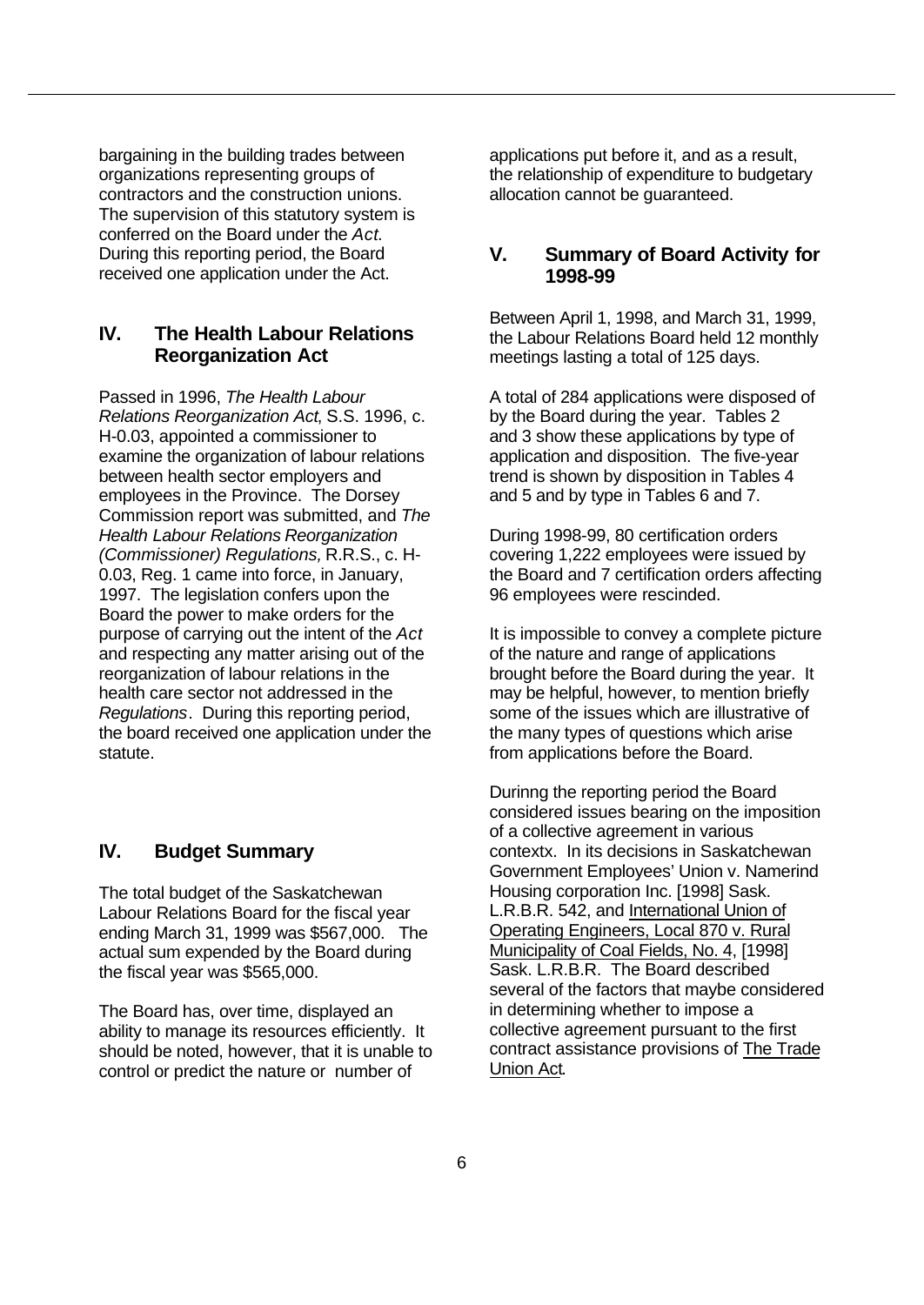In Saskatchewan Government Employees' Union v. North Central Health District and Chattace Providence, [1998] Sask. L.R.B.R. 633, following a vote to determine which of two unions would represent health services providers, including previously unrepresented employees at one long-term care facility, the Board determined that it had the authority under The Health Labour Relations Reorganization Act to determine whether to impose a collective agreement upon the previously unrepresented employees and to choose which agrument to impose. The Board's decision was upheld on judicial review by both the Court of Queen's Bench, at [1999] Sask. L.R.B.R. c-32, and the Court of Appeal, at [1999] Sask. L.R.B.R. c-54. In arriving at its decision, the Board considered the normal pattern of bargaining in the health care sector and its past decisions establishing the principles applicable to the addition of employees to existing bargaining units.

Where there was a successorship of two unionized employers, the Board ordered a vote of employees to determine which of two unions would represent all of the employees in the combined bargaining unit. Following the vote, the Board determined that the collective agreement in place between the employer and the successful union would be in fforce for all employees in the unit. The Board also ordered a dovetailing of the seniority of the employees. The Board's decision was upheld on judicial review by the Court of Queen's Bench, at [1999] Sask. L.R.B.R. c-68.

The factors considered, and the principles applicable, on an application for certification of bargaining units significantly smaller than a unit of all employees, were described by the Board in Graphic Communications Internation Union, Local 75M v Sterling Newspapers Groud, A Division of Hollinger

Inc.m [1998] Sask. L.R.B.R. 770, and The Newspaper Guild Canada/Communication Workers of America, CLC, AFL-D10, IFJ v. Sterling Newspapers Group, A Division of Hollinger Inc. [1999] Sask. L.R.B.R. 5. The viability of the bargaining unit and the maintainence of a flexible approach, by the Board to the establishment of bargaining units in industries which have proven difficult to organize were of particular significance. The difference in the approach when dealing with the issue in the in the public sector was discussed by the Board in Saskatchewan Government Employees' Union v. Saskatchewan Liquor and Gaming Authority and Saskatchewan Liquor Store Managers Association, [1998] Sask. L.R.B.R. 512.

The Board considered several applications regarding 'middle management' bargaining units. The onlg-standing policy for the preference of large units including as many employees as possible was retirated by the Board in several of the decisions. In City of Saskatoon v. Canadian Union of Public Employees, Local 59 and Saskatoon Civic Middle Management Association, [1998] Sask. L.R.B.R. 321 City of Saskatoon v. Canadian Union of Public Employees , Local 59, Saskatoon Civic Middle Management Association and Amalgamated Transit Union, Local 615, [1998] Sask. L.R.B.R. 335, Saskatoon Civic Middle Management Association v. City of Saskatoon and Canadian Union of Public Employees, Local 59, [1998] Sask. L.R.B.R. 341 and Canadian Union of Public Employees, Local 21 v. City of Regina and Regina Civic Middle Management Association, [1998] Sask. L.R.B.R. 464, the Board confirmed the middle management unit membership to positions which would be in a labour relations conflict with members of the larger general unit and these with an historical reason for exclusion from the larger unit. The extend fo the Board's remedial authority was reviewed in Saskatchewan Joint Board,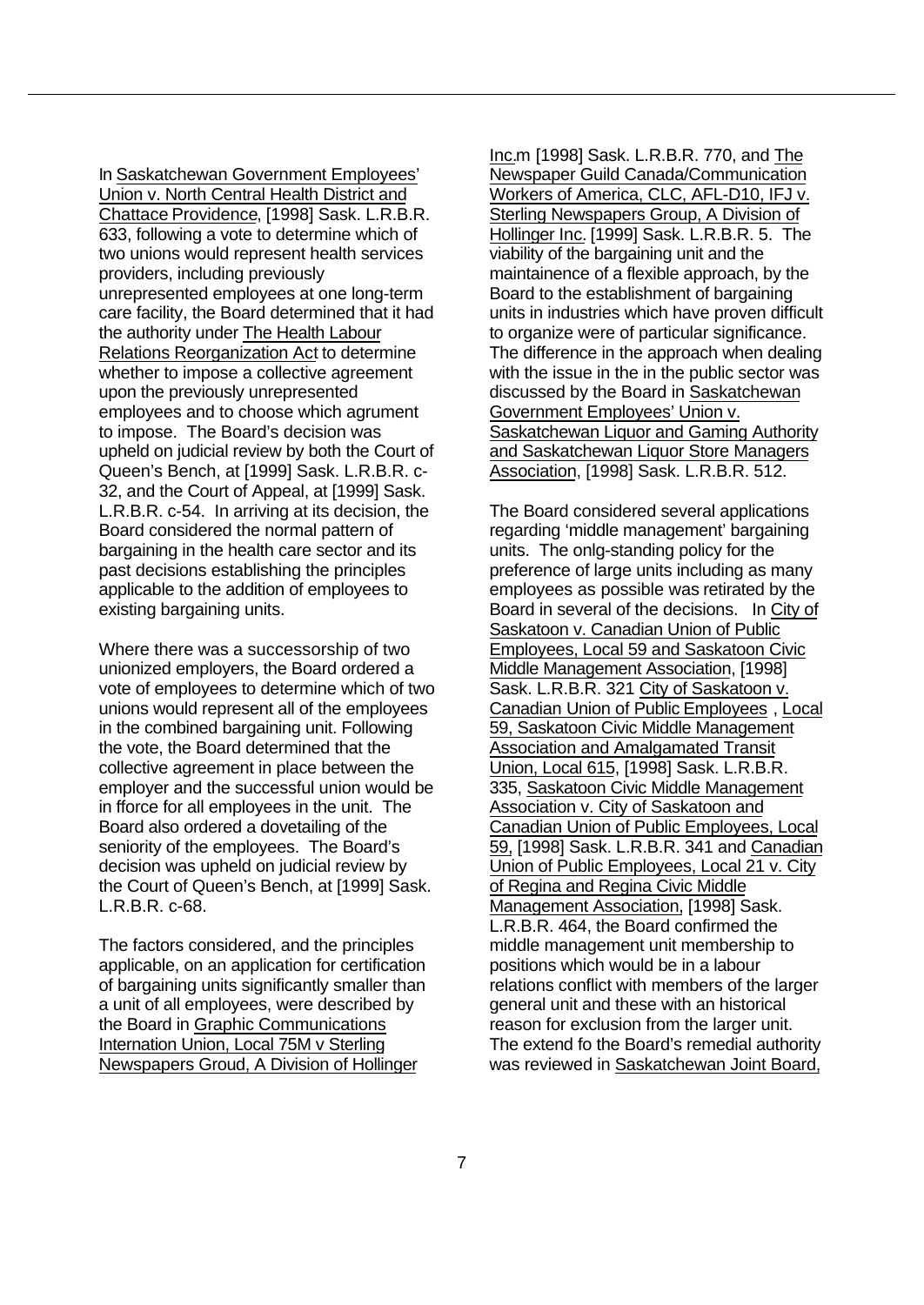Retail, Wholesale and Department Store Union v. Lorass Disposal Services, Ltd., [1998] Sask. L.R.B.R. 556.

In United Food and Commercial Workers, Local 1400 v. Saskatchewan Science Centre Inc., [1998] Sask. L.R.B.R. 404 the Board discussed the purpose of and the interpretive appraoches to section 33 of the Trade Union Act regarding the term of a collective agreement.

In Saskatchewan Joint Board, Retail Wholesale and Department Store Union v. Lorass Disposal Services Ltd., [1998] Sask. L.R.B.R. c-73, the Saskatchewan Court of Appeal upheld the Board's decision, (originally reported at [1998] Sask. L.R.B.R.1) that closure of part of the Employer's business constituted a "technological change" pursuant to Section 43 of The Trade Union Act.

During the reporting period, the Board continued to encourage the use of prehearing conferences to expedite the formal hearing process, encourage settlement discussions and to facilitate the voluntary use of alternative dispute resolution.

In conjunction with its publisher, the Saskatchewan Legal Education Society Inc. (SKLESI), the Board continued the publication of its Reasons for Decision and any subsequent court decisions during the reporting year in the Saskatchewan Labour Relations Board Reports. The Board wishes to thank SKLESI, its Executive Director and staff for their considerable effort and continued cooperation in the publication of the Reports.

During the reporting period, the Board

Registrar and Legal Consel to the Board, Melanie Baldwin, represented the Board in several judicial review applications and appeals to the courts. The court decisions arising from the applications are in the Saskatchewan Labour Relations Board Reports.

After many years in its former location in November, 1998, the Board moved to new premisis location at 1600-1920 Broad Street. It continues to maintain its hearing room in the Sturdy Stone Centre in Saskatoon.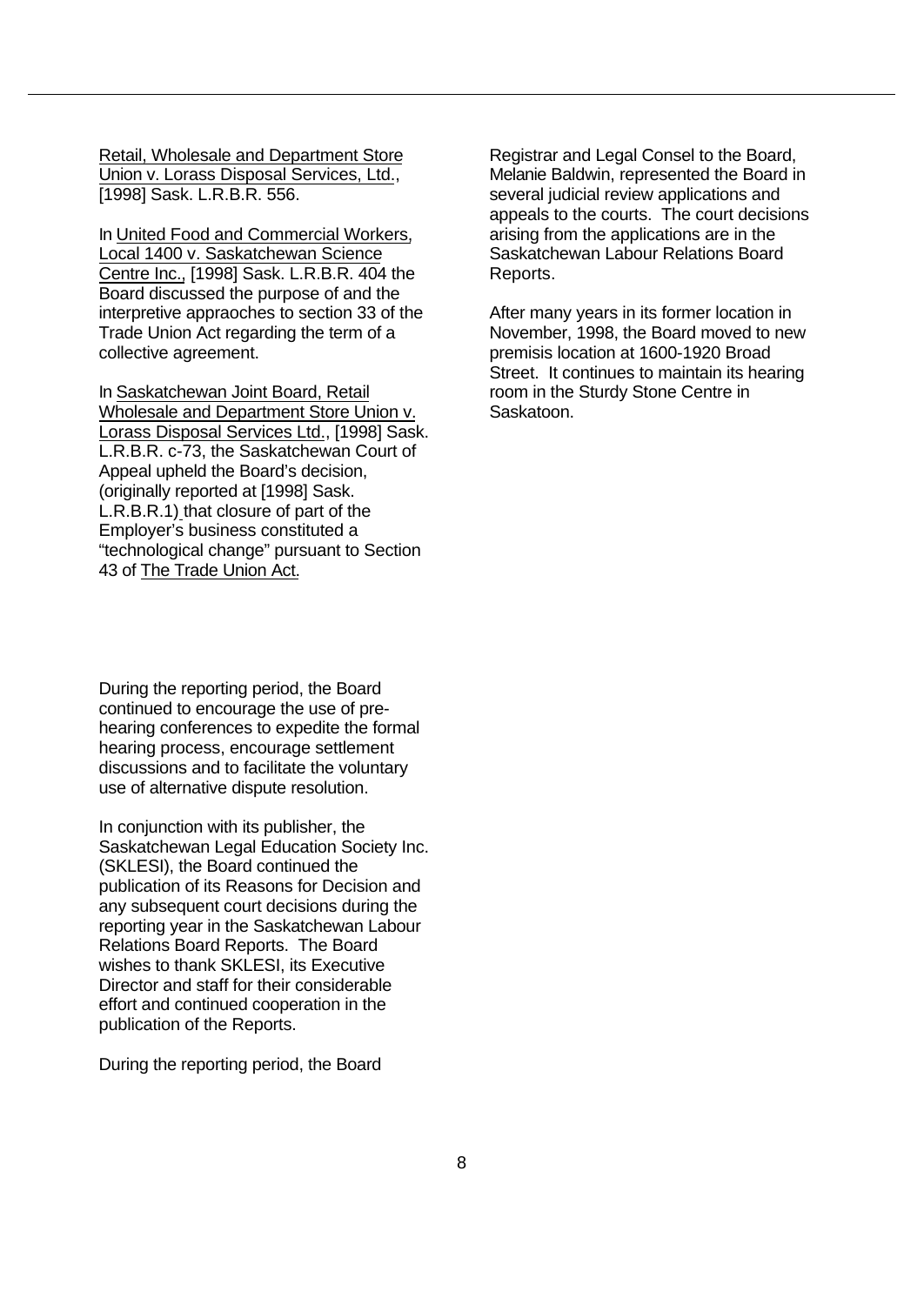**VI. Tables**

**Table 1**

**Labour Relations Board Organizational Chart March 31, 1999**

**Minister**

**Chairperson Secretary to the** 

**Vice-Chairperson/ Executive Officer**

> **Board Registrar/ Legal Counsel**

**Chairperson**

**Clerk Typist III Clerk Typist III Clerk Typist III Board Members**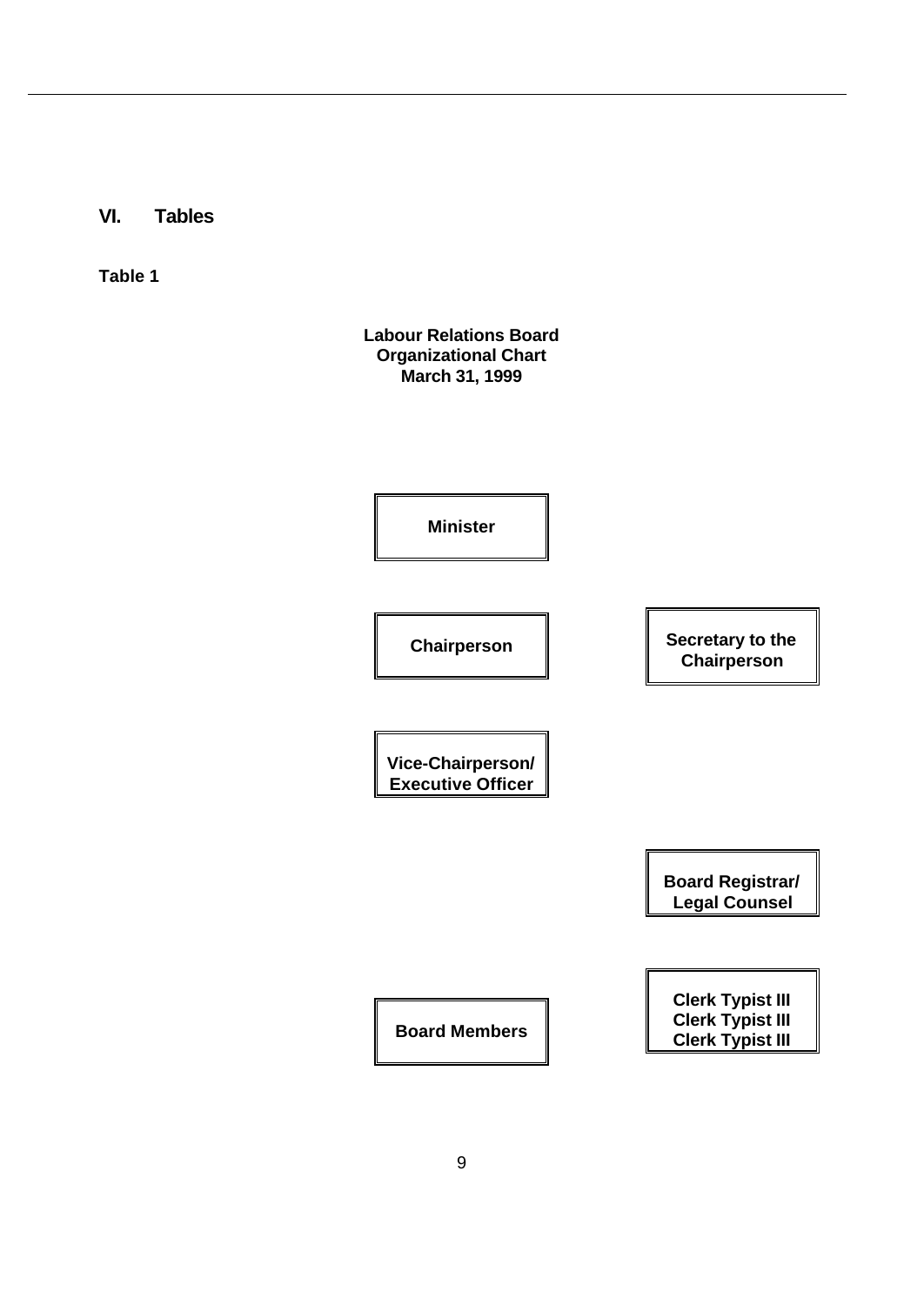## **Applications under** *The Trade Union Act* **by Type of Application and Disposition, 1998-99**

| Type of application<br>and disposition | <b>Applications</b> | <b>Type of application</b><br>and disposition | <b>Applications</b> |
|----------------------------------------|---------------------|-----------------------------------------------|---------------------|
| Total Applications* 284                |                     | <b>Amendment or Rescission</b>                |                     |
|                                        |                     | (Section 5, clauses i, j and k)  A36, R15     |                     |
|                                        |                     |                                               |                     |
|                                        |                     |                                               |                     |
|                                        |                     | Withdrawn  A7, R3                             |                     |
|                                        |                     |                                               |                     |
|                                        |                     |                                               |                     |
| Other -Dorsey                          |                     | <b>Exclusion on religious grounds</b>         |                     |
|                                        |                     |                                               |                     |
|                                        |                     |                                               |                     |
|                                        |                     |                                               |                     |
| <b>Certification</b>                   |                     |                                               |                     |
|                                        |                     |                                               |                     |
| (Section 5, clauses a, b and c)88      |                     |                                               |                     |
|                                        |                     | <b>Employee determination</b>                 |                     |
|                                        |                     |                                               |                     |
|                                        |                     |                                               |                     |
| <b>Unfair Labour Practice</b>          |                     | <b>Strike Votes</b>                           |                     |
| (Section 5, clause d)46                |                     |                                               |                     |
|                                        |                     |                                               |                     |
|                                        |                     | <b>Reference of Dispute</b>                   |                     |
|                                        |                     |                                               |                     |
|                                        |                     |                                               |                     |
|                                        |                     | Duty of fair representation                   |                     |
| <b>Reinstatement</b>                   |                     |                                               |                     |
|                                        |                     |                                               |                     |
|                                        |                     |                                               |                     |
|                                        |                     |                                               |                     |
|                                        |                     |                                               |                     |
|                                        |                     |                                               |                     |
| <b>Monetary Loss</b>                   |                     | <b>Transfer of Obligation</b>                 |                     |
| (Section 5, clause g)15                |                     |                                               |                     |
|                                        |                     |                                               |                     |
|                                        |                     |                                               |                     |
|                                        |                     |                                               |                     |
|                                        |                     | Sine Die                                      |                     |
| <b>Company Dominated</b>               |                     |                                               |                     |
|                                        |                     | <b>Transfer of Bargaining Rights</b>          |                     |
|                                        |                     |                                               |                     |
|                                        |                     |                                               |                     |
|                                        |                     |                                               |                     |
|                                        |                     | <b>Technological Change</b>                   |                     |
| Raid                                   |                     |                                               |                     |
|                                        | 1 wd                |                                               |                     |
|                                        |                     |                                               |                     |
|                                        |                     |                                               |                     |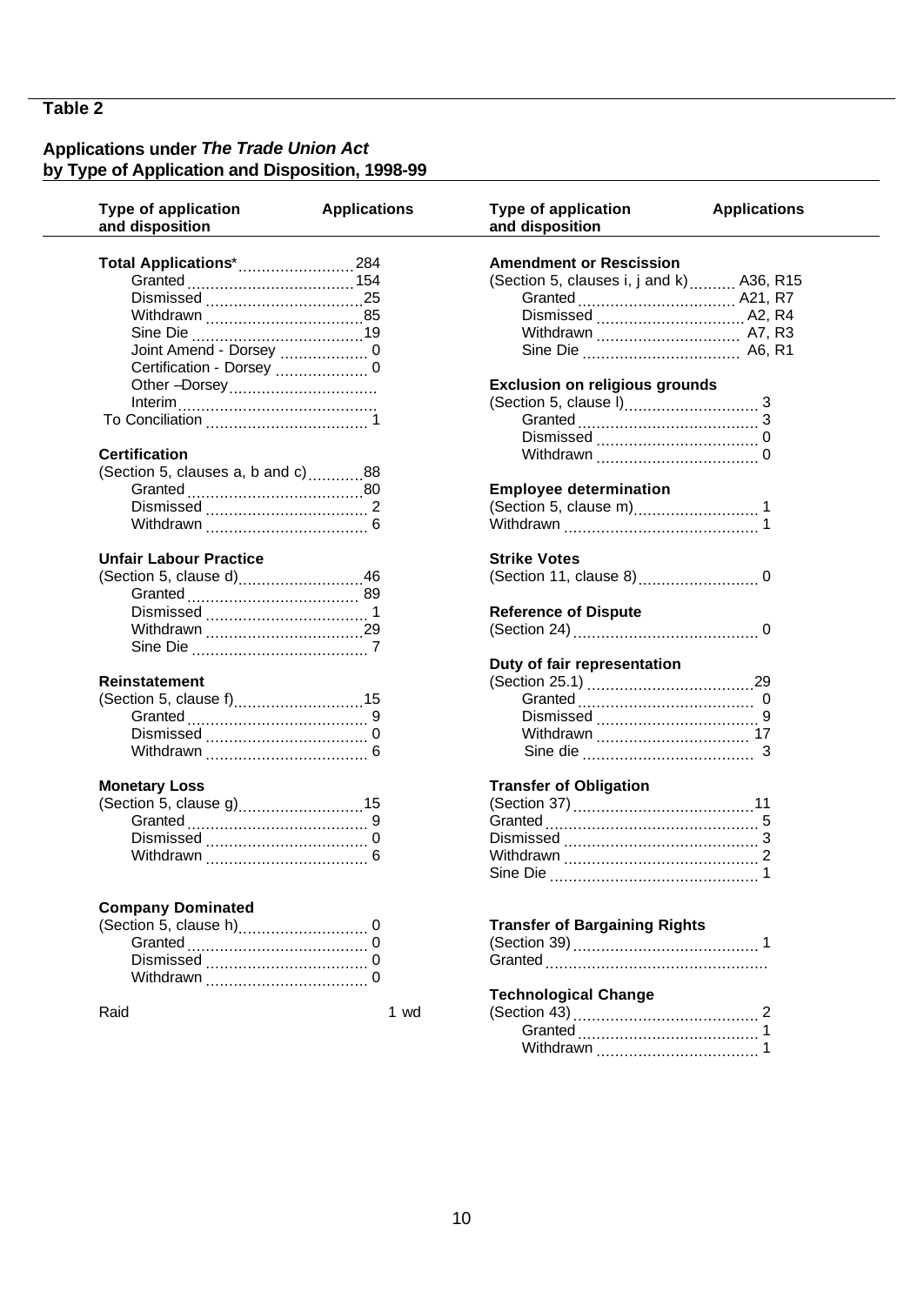| <b>Type of application</b><br>and disposition | <b>Applications</b> |  |
|-----------------------------------------------|---------------------|--|
| <b>Reconsideration</b>                        |                     |  |
|                                               |                     |  |
|                                               |                     |  |
|                                               |                     |  |
| <b>Provisional Determination</b>              |                     |  |
|                                               |                     |  |
|                                               |                     |  |
|                                               |                     |  |
| <b>First Collective Bargaining</b>            |                     |  |
| Agreements (Section 26.5)  5                  |                     |  |
| Granted (Board Agent Appointed) 3             |                     |  |
|                                               |                     |  |
|                                               |                     |  |
|                                               |                     |  |
|                                               |                     |  |
|                                               |                     |  |
|                                               |                     |  |
| <b>Construction Applications</b>              |                     |  |
|                                               |                     |  |
| <b>Ratification Votes</b>                     |                     |  |
|                                               |                     |  |
| <b>Interim Application</b>                    |                     |  |
|                                               |                     |  |
|                                               |                     |  |
|                                               |                     |  |
|                                               |                     |  |
|                                               |                     |  |
| Prehearing Conferences                        |                     |  |
|                                               |                     |  |
|                                               |                     |  |
|                                               |                     |  |
|                                               |                     |  |
|                                               |                     |  |
|                                               |                     |  |
|                                               |                     |  |

\* 284 applications and interim applications were disposed of although 282 applications were received. Prehearing Conference results are included in other categories Source: Saskatchewan Labour Relations Board files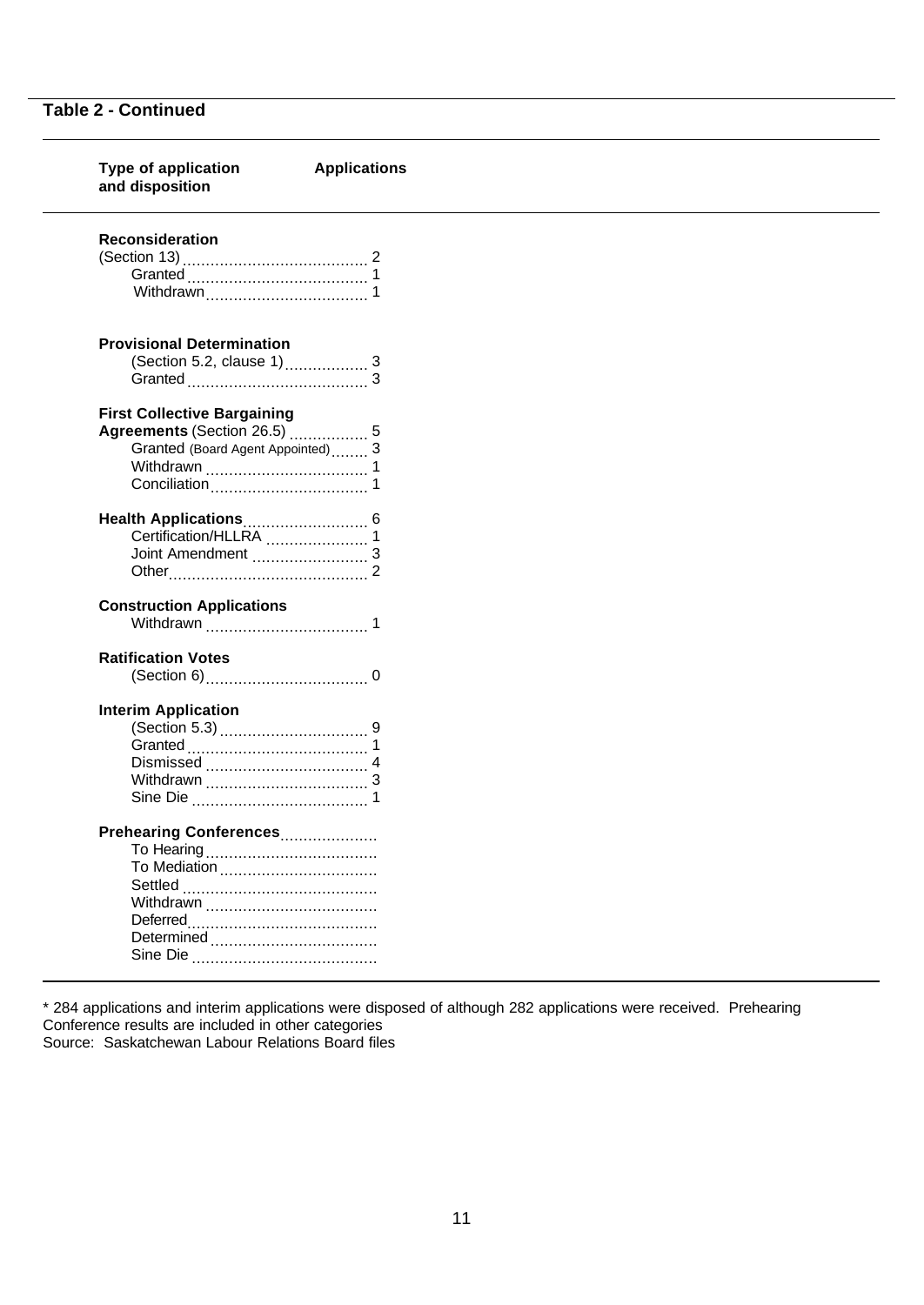$\overline{\phantom{0}}$ 

# Applications under The Construction Industry Labour Relations Act, 1992<br>by Type of Application and Disposition, 1998-99

| <b>Type of application</b><br>and disposition | <b>Applications</b> | Type of application<br>and disposition | <b>Applications</b> |
|-----------------------------------------------|---------------------|----------------------------------------|---------------------|
|                                               |                     |                                        |                     |
|                                               |                     |                                        |                     |
| Dismissed                                     |                     |                                        |                     |
|                                               |                     |                                        |                     |
| Determined                                    |                     |                                        |                     |
|                                               |                     |                                        |                     |
|                                               |                     |                                        |                     |
|                                               |                     |                                        |                     |
|                                               |                     |                                        |                     |
|                                               |                     |                                        |                     |
|                                               |                     |                                        |                     |
|                                               |                     |                                        |                     |
|                                               |                     |                                        |                     |
|                                               |                     |                                        |                     |
|                                               |                     |                                        |                     |
| Dismissed                                     |                     |                                        |                     |
| Withdrawn $\ldots$ 0                          |                     |                                        |                     |
|                                               |                     |                                        |                     |
|                                               |                     |                                        |                     |
| Dismissed                                     |                     |                                        |                     |
| Withdrawn                                     |                     |                                        |                     |
|                                               |                     |                                        |                     |
|                                               |                     |                                        |                     |
| Dismissed                                     |                     |                                        |                     |
|                                               |                     |                                        |                     |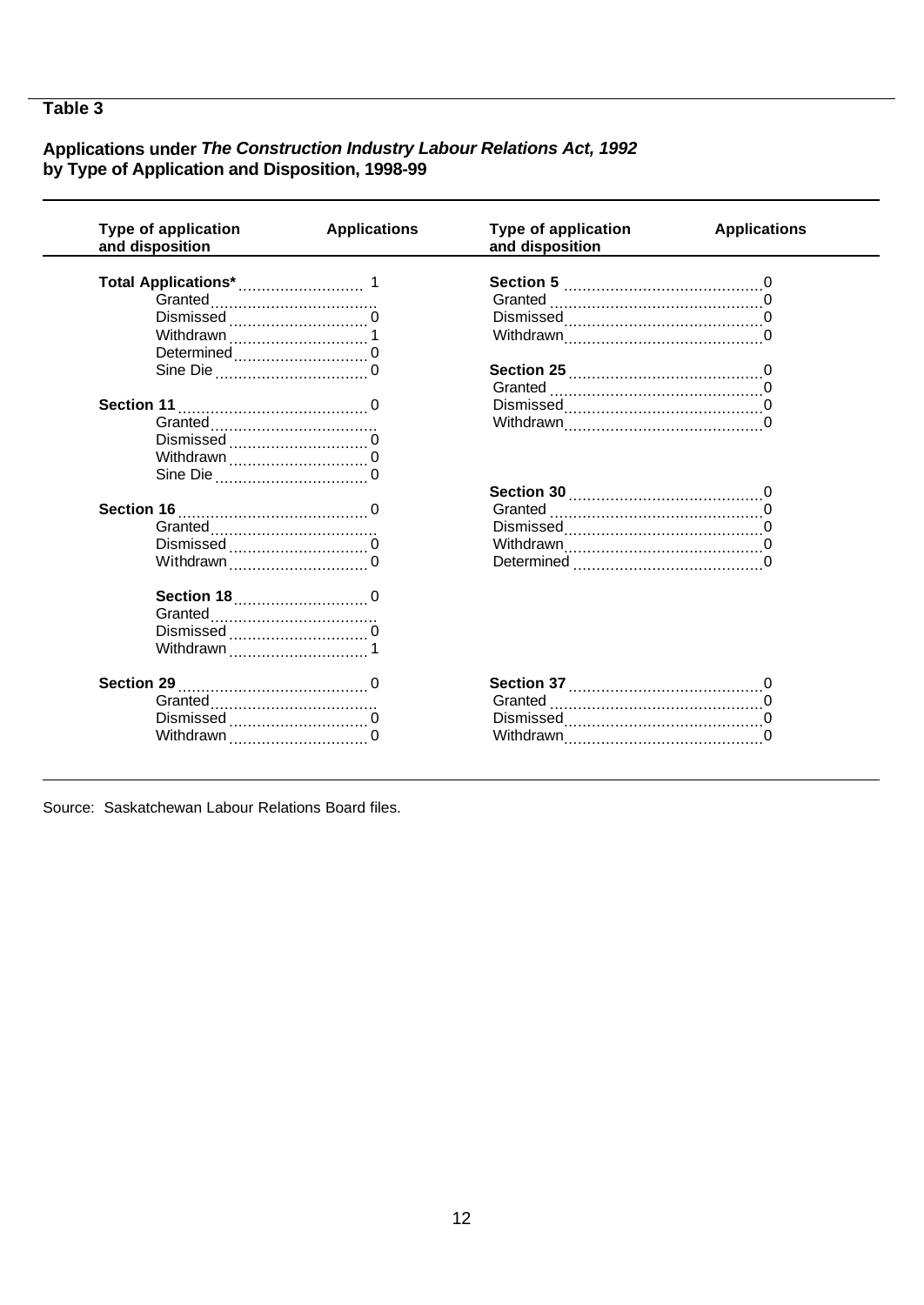# **Applications to the Labour Relations Board under** *The Trade Union Act***, by Disposition, 1993-94 to 1998-99**

|                           | 1993-94          | 1994-95          | 1995-96                   | 1996-97     | 1997-1998      | 1998-1999 |
|---------------------------|------------------|------------------|---------------------------|-------------|----------------|-----------|
| <b>Total Applications</b> | 286              | 269              | 301                       | 340         | 243            | 284       |
| <b>Granted</b>            | 186              | 156              | 175                       | 111         | 126            | 154       |
| <b>Dismissed</b>          | 36               | 37               | 56                        | 33          | 18             | 25        |
| Withdrawn                 | 60               | 74               | 66                        | 84          | 70             | 85        |
| <b>Determined</b>         | 4                | $\overline{2}$   | $\ensuremath{\mathsf{3}}$ | 1           | 1              | 1         |
| <b>Deferred</b>           | $\mathbf 0$      | $\pmb{0}$        | 1                         | $\pmb{0}$   | $\pmb{0}$      | $\pmb{0}$ |
| <b>Sine Die</b>           | $\boldsymbol{0}$ | $\pmb{0}$        | $\pmb{0}$                 | 4           | 17             | 19        |
| <b>Joint Amnd-Dorsey</b>  | $\boldsymbol{0}$ | $\boldsymbol{0}$ | $\pmb{0}$                 | 11          | 3              | 3         |
| Cert.-Dorsey              | $\boldsymbol{0}$ | $\boldsymbol{0}$ | $\mathbf 0$               | 74          | $\mathbf{1}$   | 1         |
| <b>Other Dorsey</b>       | $\mathbf 0$      | $\boldsymbol{0}$ | $\mathbf 0$               | $\mathbf 0$ | $\overline{2}$ | 2         |
| Interim                   | $\mathbf 0$      | $\boldsymbol{0}$ | $\pmb{0}$                 | 10          | 5              | 5         |

\* Under *The Trade Union Act*, the Board may determine the outcome of any dispute referred to it by either party. The decision of the Board is final and binding.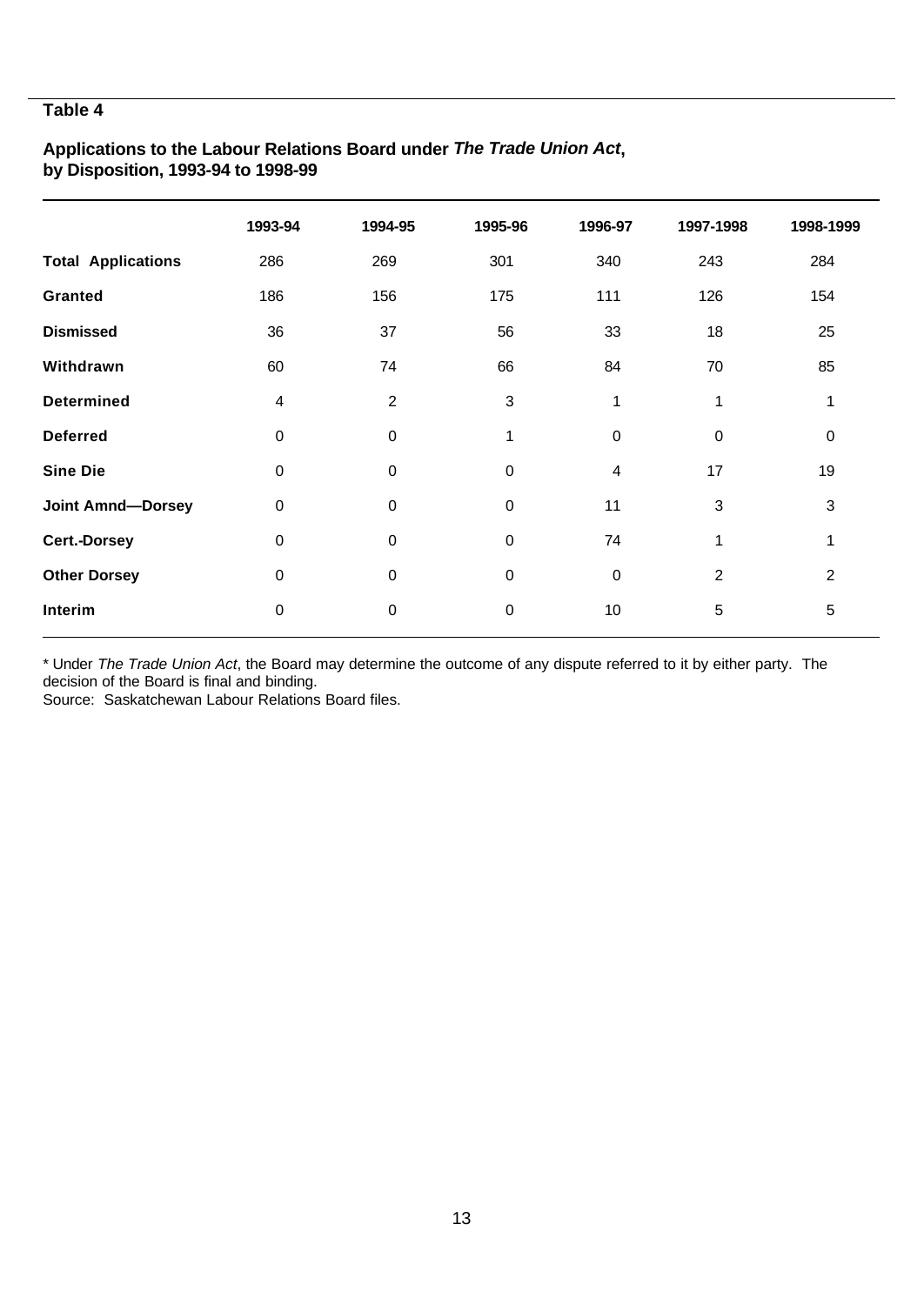# **Applications to the Labour Relations Board under** *The Construction Industry Labour Relations Act, 1992***, by Disposition, 1993-94 to 1997-98**

| Year      | <b>Total</b><br><b>Applications</b> | <b>Granted</b> | <b>Dismissed</b> | Withdrawn   | <b>Determined</b> | <b>Sine Die</b> |  |
|-----------|-------------------------------------|----------------|------------------|-------------|-------------------|-----------------|--|
| 1993-94   | 3                                   | 0              | 2                | 0           |                   | 0               |  |
| 1994-95   |                                     |                | 0                | $\mathbf 0$ | $\Omega$          | 0               |  |
| 1995-96   | 3                                   |                |                  |             | $\Omega$          | 0               |  |
| 1996-97   | 2                                   | 0              | 0                | 0           |                   |                 |  |
| 1997-98   | 0                                   | 0              | 0                | $\Omega$    | $\Omega$          | $\Omega$        |  |
| 1998-1999 |                                     | 0              | 0                |             | 0                 | $\Omega$        |  |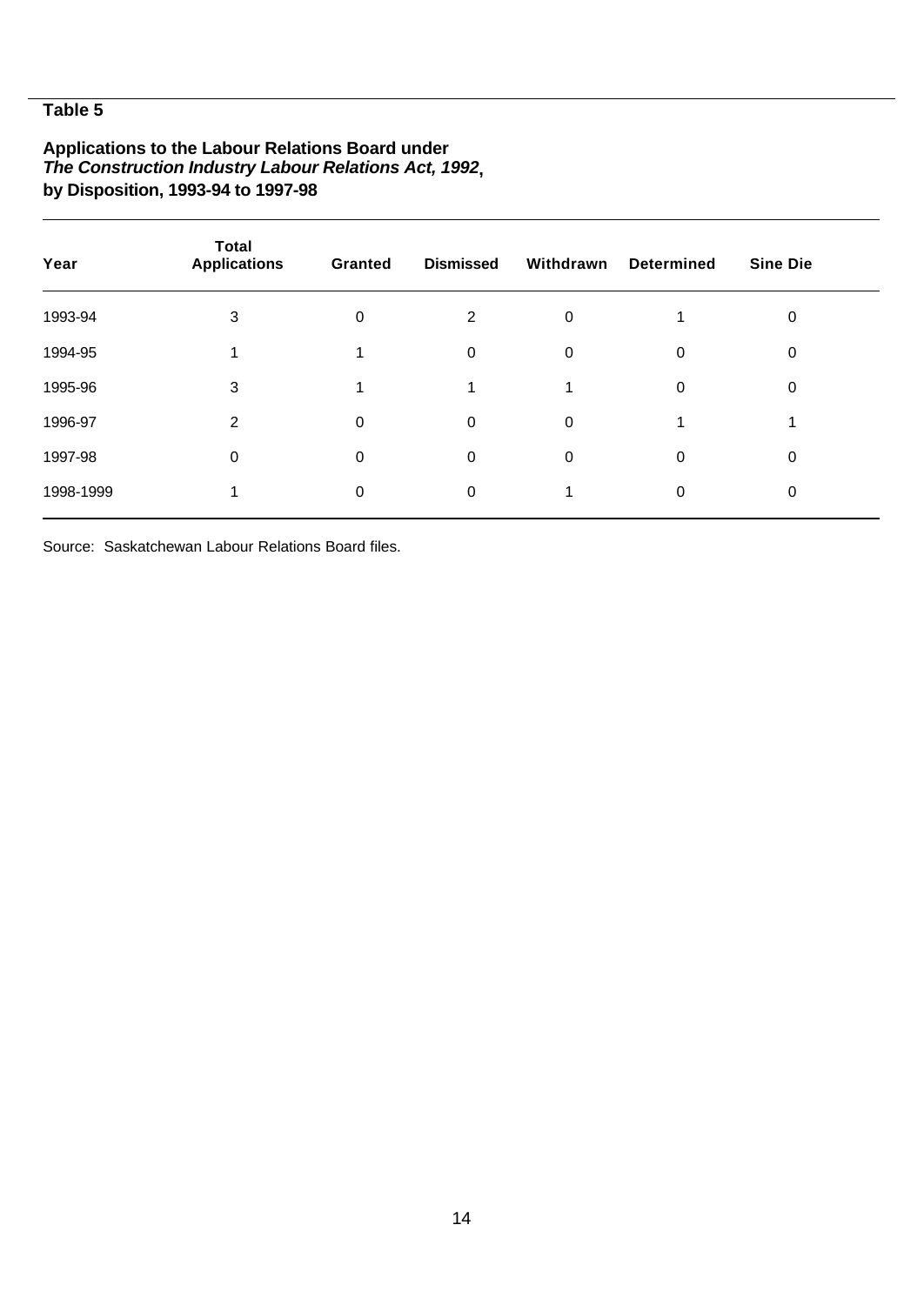# **Applications under** *The Trade Union Act* **by Type of Application, 1993-94 to 1998-99**

| Type of Application                                                    | 1993-94   | 1994-95        | 1995-96        | 1996-97                  | 1997-98    | 1998-99          |
|------------------------------------------------------------------------|-----------|----------------|----------------|--------------------------|------------|------------------|
| <b>Total applications</b>                                              | 286*      | 269*           | $301*$         | 340*                     | 243        | 284              |
| <b>Certification</b><br>(Section 5, clauses a,<br>b and c)             | 85        | 114            | 120            | 81                       | 92         | 88               |
| <b>Unfair labour practices</b><br>(Section 5, clause d)                | 66        | 74             | 62             | 59                       | 64         | 46               |
| Reinstatement<br>(Section 5, clause f)                                 | 19        | 14             | 28             | 13                       | 14         | 15               |
| <b>Monetary loss</b><br>(Section 5, clause g)                          | 19        | 21             | 34             | 15                       | 14         | 15               |
| <b>Company dominated</b><br>(Section 5, clause h)                      | 1         | $\pmb{0}$      | $\pmb{0}$      | 0                        | $\pmb{0}$  | $\pmb{0}$        |
| <b>Amendment or Rescission</b><br>(Section 5, clauses i,<br>j and k)   | 75        | 39             | 45             | 43                       | 28         | 51               |
| <b>Exclusion on</b><br>religious grounds<br>(Section 5, clause I)      | 1         | $\pmb{0}$      | $\pmb{0}$      | $\mathbf{1}$             | $\sqrt{3}$ | $\sqrt{3}$       |
| <b>Employees determination</b><br>(Section 5, clause m)                |           |                |                | 1                        | 0          | $\mathbf{1}$     |
| <b>Provisional Determination</b><br>(Section 5.2(I)                    |           |                |                | 1                        | 1          | 3                |
| <b>Interim Application</b><br>(Section 5.3)                            |           |                |                | $10$                     | 5          | $\boldsymbol{9}$ |
| <b>Strike Votes</b><br>(Section $11(8)$                                |           |                |                | 0                        | 0          | $\pmb{0}$        |
| Reconsideration<br>(Section 13)                                        | $\pmb{0}$ | 0              | $\overline{c}$ | $\overline{\mathcal{I}}$ | 1          | $\overline{c}$   |
| <b>Reference of Dispute</b><br>(Section 24)                            | 6         | $\overline{c}$ | 3              | 1                        | 1          | $\pmb{0}$        |
| <b>Duty of Fair Representation</b><br>(Section 25.1)                   | 8         | 4              | 4              | 5                        | 5          | 29               |
| <b>First Collective Bargaining</b><br><b>Agreements (Section 26.5)</b> |           |                |                | 13                       | 5          | $\,$ 5 $\,$      |
| Raid<br>Table 6 - Continued                                            |           |                |                |                          |            | 1                |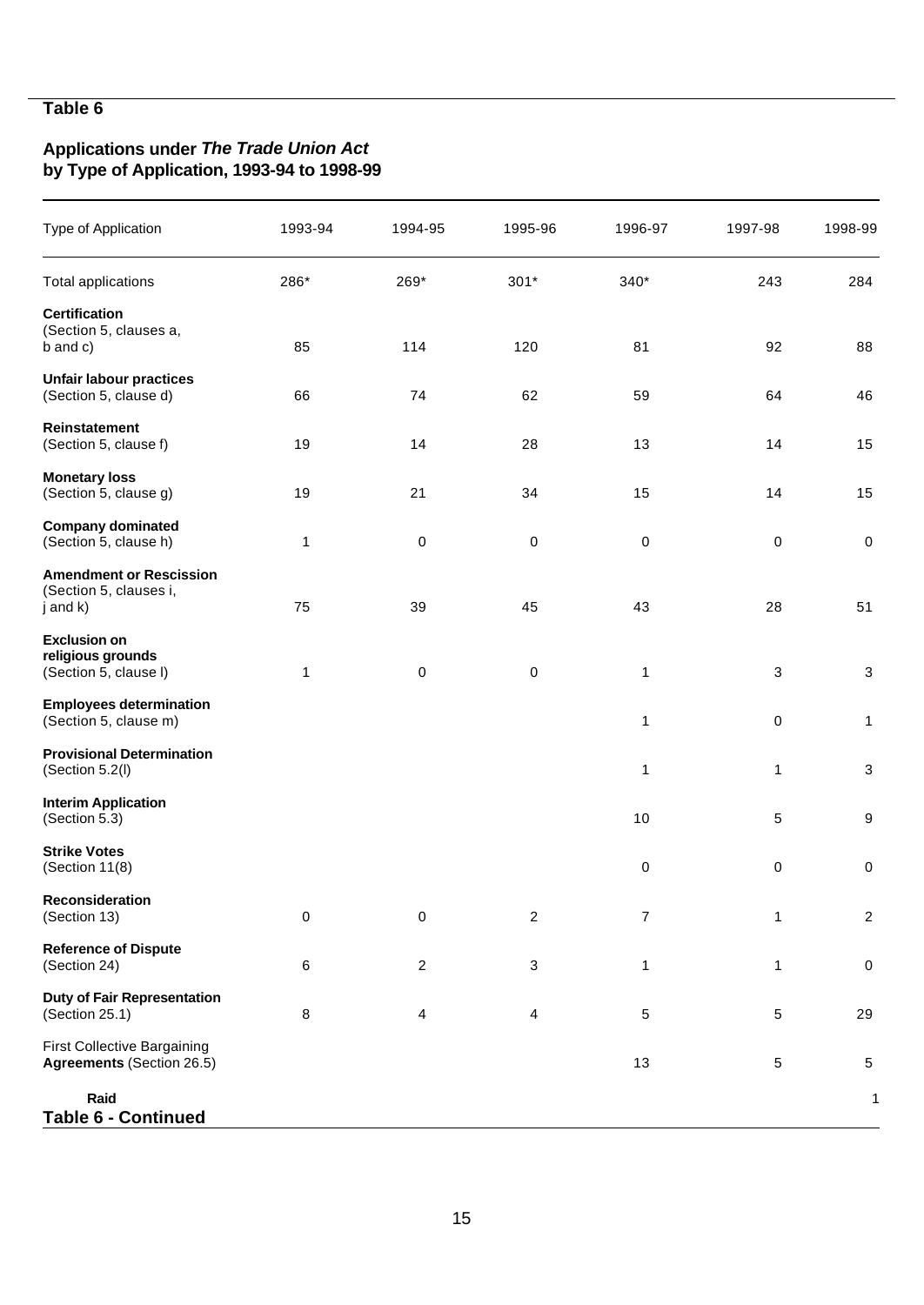| Type of Application                                  | 1993-94     | 1994-95     | 1995-96 | 1996-97        | 1997-98        | 1998-99        |
|------------------------------------------------------|-------------|-------------|---------|----------------|----------------|----------------|
| <b>Transfer of Obligation</b><br>(Section 37)        |             |             |         | $\overline{2}$ | 1              |                |
| <b>Transfer of Bargaining Rights</b><br>(Section 39) |             |             |         |                | $\overline{2}$ |                |
| <b>Technological Change</b><br>(Section 43)          | $\mathbf 0$ | $\mathbf 1$ | 3       | 2              | 1              | $\mathfrak{p}$ |
| <b>Ratification Votes</b><br>(Section 45)            | 1           | $\mathbf 0$ | 0       | 0              | 0              | 0              |
| <b>Health Applications</b>                           |             |             |         | 86             | 6              | 1              |
|                                                      |             |             |         |                |                |                |

\*These figures represent the number of applications disposed of not the number received. Prehearing Conferences were held in 21 matters.